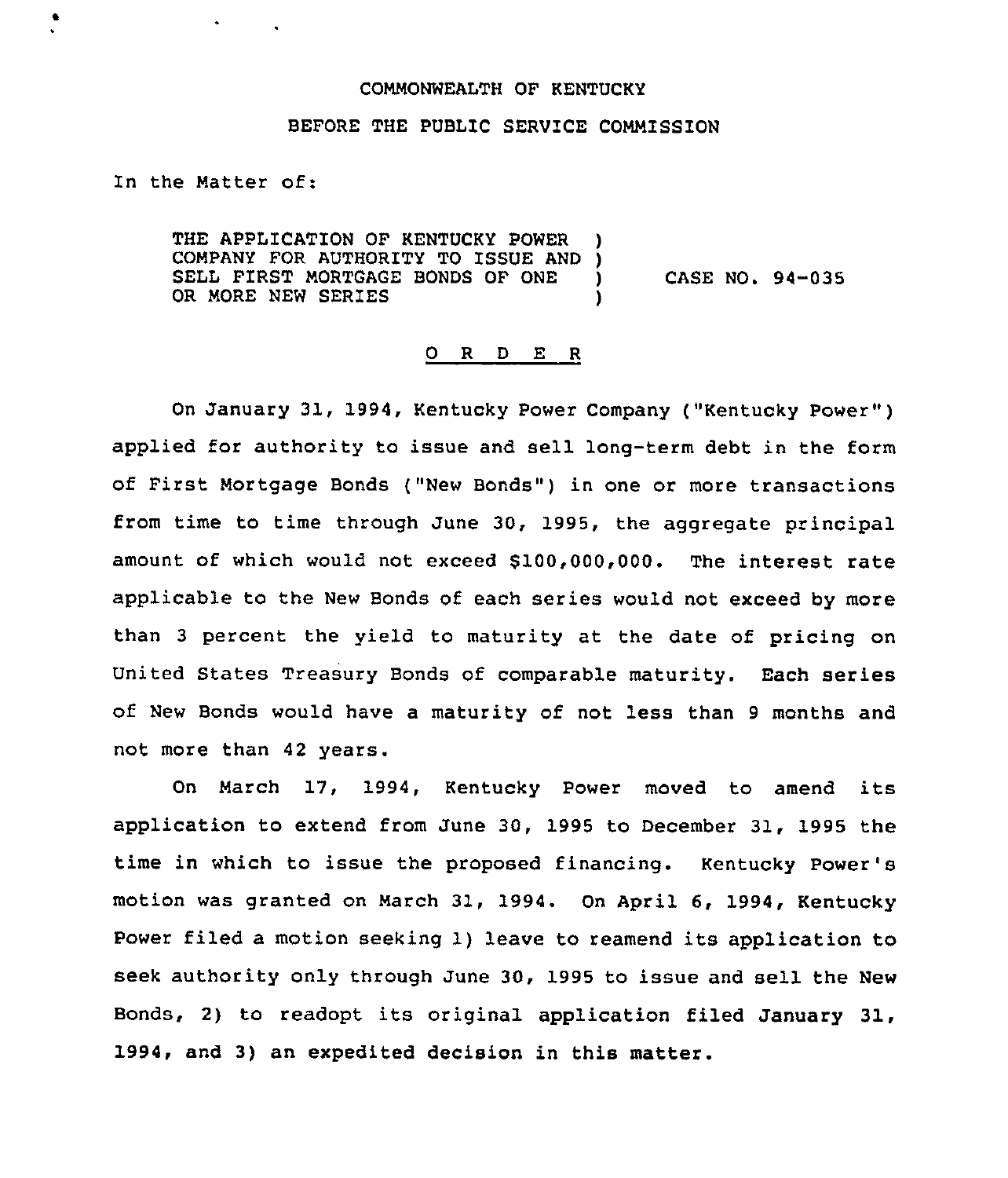The proceeds from the sale of the securities would be used to redeem at the regular redemption price of 101.17 percent from September 1, 1993 and 100.78 percent after September 1, 1994 all of the \$ 45,000,000 principal amount outstanding of the 7-7/8% Series First Mortgage Bonds due 2002, to repay short-term debt of \$ 25,000,000, fund the company's construction program in the amount of \$30,000,000, and for other corporate purposes as set out in response to the Commission's Order of March 10, 1994.

 $\bullet$  -  $\bullet$  -  $\bullet$  -  $\bullet$  -  $\bullet$  -  $\bullet$ 

The Commission, having considered the evidence of record and being otherwise sufficiently advised, finds that:

1. Kentucky Power's forecast of construction expenditures for 1994 totals  $$58,400,000$ , including  $$2,700,000$  to construct a Hazard Division office and service building. Kentucky Power has neither sought nor received a Certificate of Public Convenience and Necessity for this building and, thus, its cost has not been shown to be necessary and reasonable. Removing the cost of the building, Kentucky Power's forecasted construction expenditures still exceed the amount which will be funded from the proceeds of the proposed securities.

2. The issuance and sale by Kentucky Power of up to 8100,000,000 in New Bonds through June 30, 1995 are for lawful objects within its corporate purposes, are necessary and appropriate for and consistent with the proper performance of its service to the public, are reasonably necessary and appropriate for such purposes, and should, therefore, be approved.

$$
-2-
$$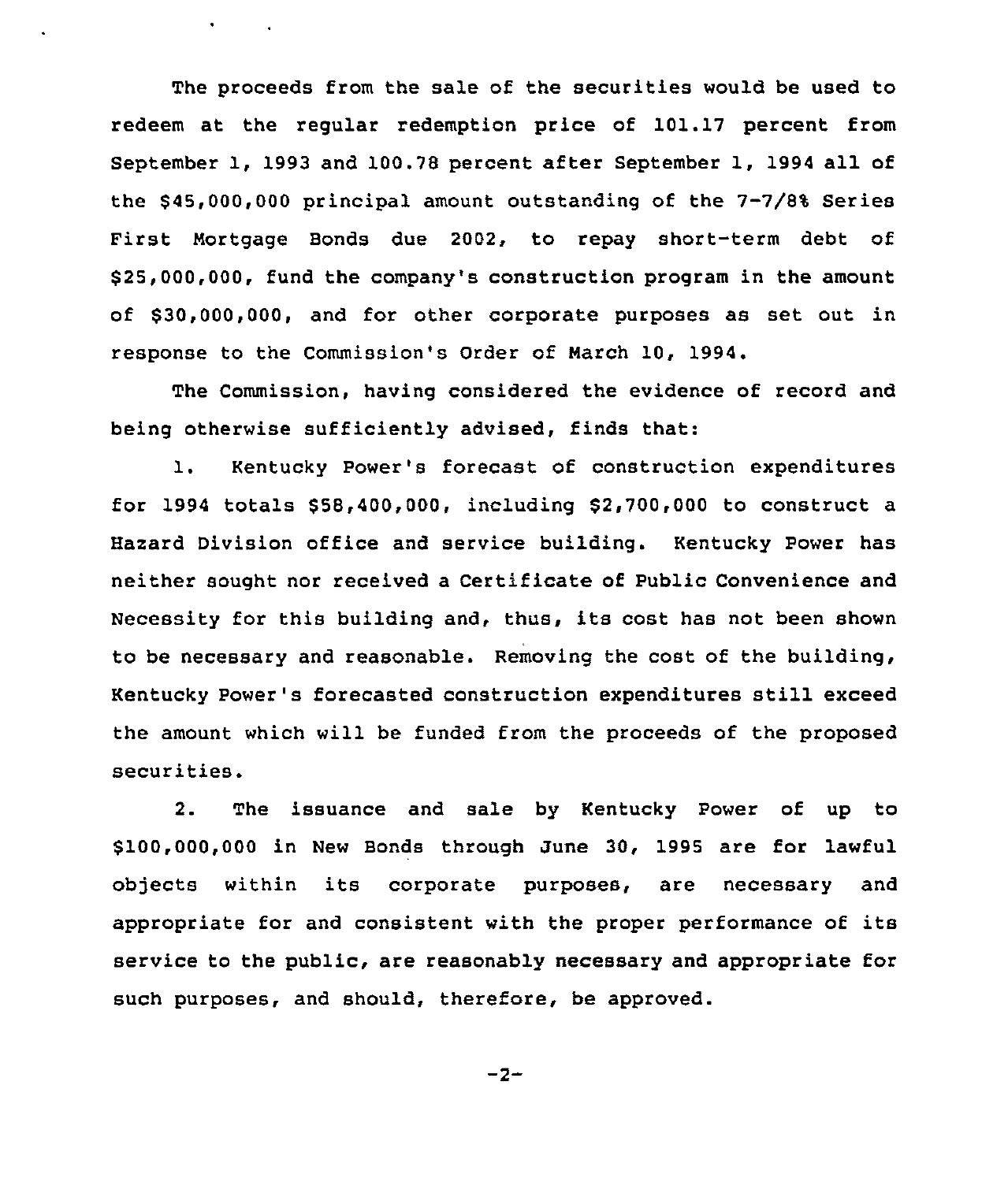IT IS THEREFORE ORDERED that:

 $\bullet$  -  $\bullet$  -  $\bullet$  -  $\bullet$  -  $\bullet$ 

1. Kentucky Power's April 6, <sup>1994</sup> motion be and it hereby is granted.

2. Kentucky Power be and it hereby is authorized to issue and sell up to 9100,000,000 of its First Mortgage Bonds in one or more transactions thxough June 30, 1995. The securities will be sold in a public offering through one or more agents or on a negotiated or competitive bid basis with one or more underwriters or agents, or in a private placement transaction utilizing the proper documentation.

3. Kentucky Power shall agree only to such terms and prices that are consistent with the parameters set out in its application.

4. Kentucky Power shall, within 30 days after the issuance of each series of New Bonds, file with the Commission a statement setting forth the date or dates of issuance, the pxice paid, the interest rate, purchasers, and all fees and expenses, including underwriting discounts or commission or other compensation, involved in the issuance and distribution and the use of the proceeds.

5. The proceeds from the transactions authorized herein shall be used only for the lawful purposes set out in the application.

Nothing contained herein shall be construed as a finding of value for any purpose or as a warranty on the part of the

$$
-3 -
$$